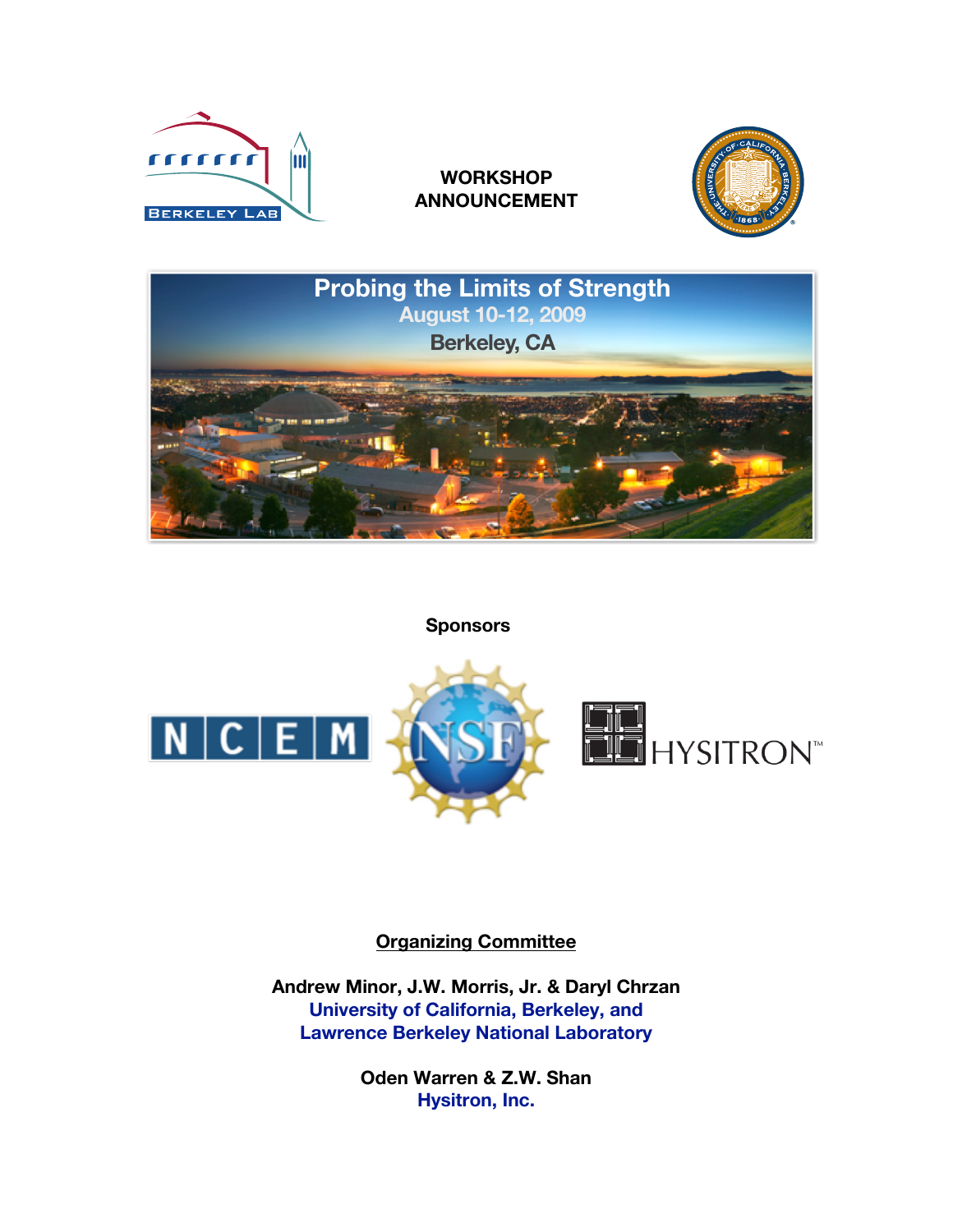#### **Confirmed Invited Speakers**

 **William W. Gerberich, University of Minnesota Mojmir Sob, Masaryk University, Czech Republic Ju Li, University of Pennylvania Setsuo Takaki, Kyushu University, Japan Wei Cai, Stanford University Jeff Th.M. De Hosson, University of Groningen, The Netherlands Nobuhiro Tsuji, Kyoto University, Japan Easo George, Oak Ridge National Laboratory Shigeru Kuramoto, Toyota Research and Development, Japan**

#### **Call for Abstracts**

This **Workshop on Probing the Limits of Strength** aims to bring together researchers with an interest in experimental and theoretical studies of the fundamental limits of strength in materials. The workshop will include a strong lineup of national and international speakers on advanced mechanical testing techniques and computational materials science of materials deformation at the elastic limit.

The workshop's program has a limited number of timeslots available for contributed talks pertaining to relevant experimental or computational research. Those wishing to provide a contributed talk, or a poster for the poster session, are encouraged to submit an abstract of no more than 200 words, as a Microsoft Word document, to BerkeleyWorkshop09@gmail.com. Please provide the presenter's complete contact information below the abstract, and please specify a preference for a poster presentation if that is the case. Your submission will be considered for a poster presentation if not accepted as a contributed talk. Abstract submitter will receive email notification of the workshop's decision no later than July 6, 2009.